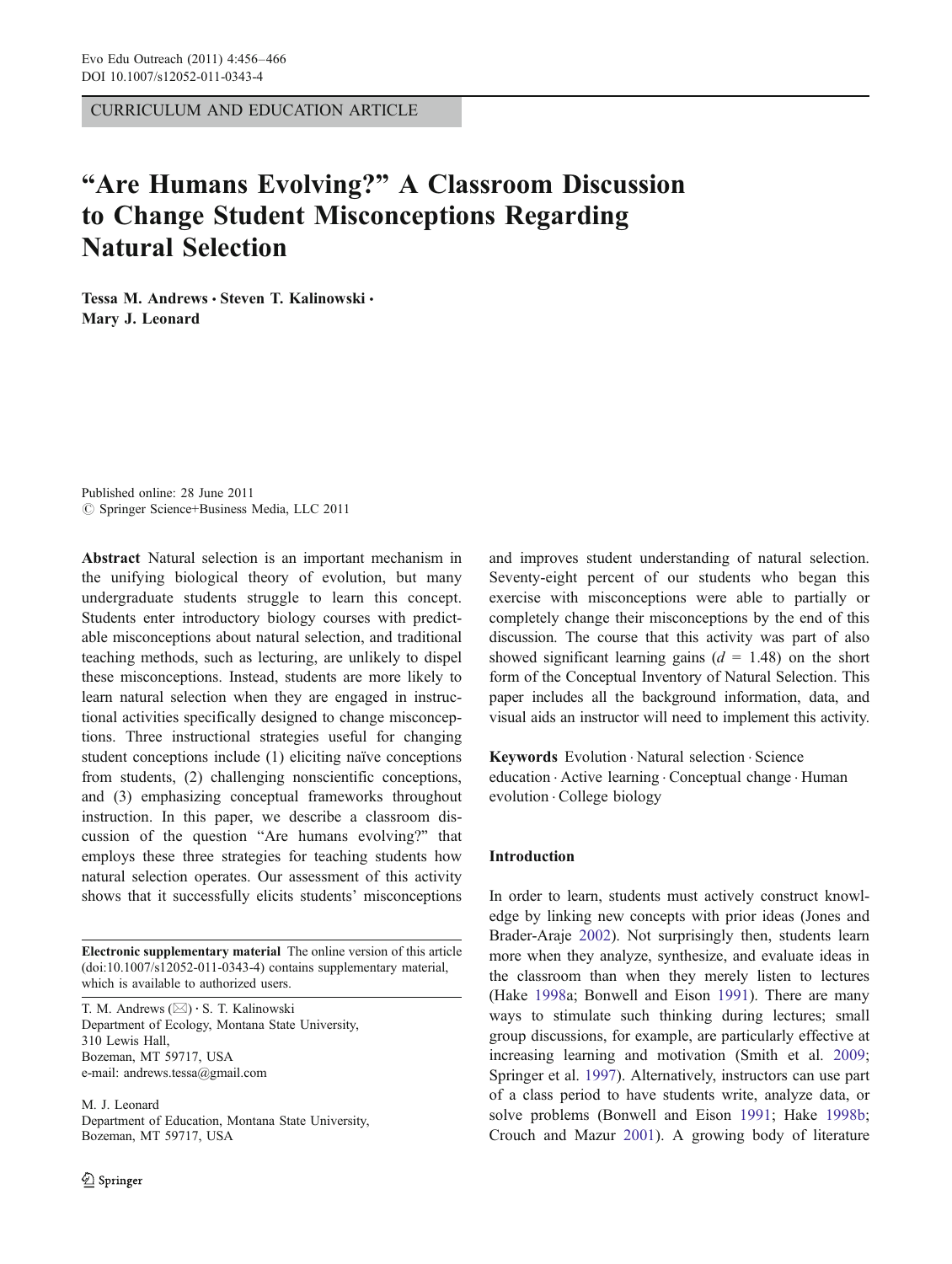shows that such activities, often called interactive engagement or active learning (AL), tend to be twice as effective as standard lectures (e.g., Hake [1998](#page-10-0)a; Crouch and Mazur [2001;](#page-9-0) Knight and Wood [2005](#page-10-0)).

Although instruction that employs AL is more effective than lecturing, AL strategies alone are unlikely to help students recognize and replace misconceptions. Natural selection is one of the most important biological processes for introductory biology students to understand, but many students enter introductory biology courses with preexisting ideas that prevent them from learning how natural selection operates (Mayr [1982;](#page-10-0) Bishop and Anderson [1990](#page-9-0); Greene [1990;](#page-10-0) Lord and Marino [1993](#page-10-0); Gregory [2009](#page-10-0)). For example, students often believe that evolution occurs as individuals change—either because they need to, because they use or disuse body parts, or because the environment directly changes them (Gregory [2009](#page-10-0)). Such misconceptions are remarkably resistant to instruction. Simply telling students that these ideas are incorrect is almost completely ineffective, and students are very likely to retain misconceptions after taking traditional lecture-based courses. Nehm and Reilly [\(2007\)](#page-10-0) reported that 86% of students completing a traditional introductory biology course had at least one major misconception regarding natural selection. When Nehm and Reilly added active learning to their course, students' understanding of natural selection increased, but 70% of students still retained misconceptions (Nehm and Reilly [2007\)](#page-10-0).

Instruction is much more effective when teachers use active learning strategies specially designed to change student misconceptions. There are a variety of instructional approaches available for teaching for conceptual change (TCC). In the approach we describe here, three instructional strategies are useful for helping students replace misconceptions with scientific conceptions: (1) eliciting students' naive conceptions, (2) challenging non-scientific conceptions, and (3) emphasizing conceptual frameworks (Posner et al. [1982](#page-10-0); Vosniadou [2008](#page-10-0)). Metacognition—or considering one's own thinking, learning, and knowing—is an important component of each of these three strategies of TCC. In order to correct a misconception, a student must continually monitor what she is learning, how it relates to what she already knows, and how her thinking may be changing (Hewson et al. [1998\)](#page-10-0).

Multiple examples of a concept help prepare students to transfer their knowledge to novel questions (Bransford et al. [2000;](#page-9-0) Catrambone and Holyoak [1989](#page-9-0)) while facilitating the TCC strategies described above. Experts in biology organize their knowledge around larger concepts, such as natural selection, but students need practice with multiple examples of these concepts in order to be able to recognize when the concept is relevant to a new problem (Bransford et al. [2000\)](#page-9-0). By presenting multiple examples and pointing out similarities and differences between the examples,

instructors help students make connections and see meaningful patterns that may seem obvious to the instructor, but may have gone unnoticed by the student (Bransford et al. [2000](#page-9-0)). Students who learn to recognize these patterns will build more sophisticated conceptual frameworks and will be more likely to transfer their understanding to new questions (Bransford et al. [2000](#page-9-0); Catrambone and Holyoak [1989](#page-9-0)).

Educators and researchers have made many calls for instruction that teaches for conceptual change (Bransford et al. [2000](#page-9-0); Alters and Nelson [2002](#page-9-0); Hestenes [1979;](#page-10-0) Kalinowski et al. [2010](#page-10-0); Nelson [2008](#page-10-0)). Biology instructors are beginning to answer this call for classroom and lab activities (Heitz et al. [2010](#page-10-0); Kalinowski et al. [2006a,](#page-10-0) [b](#page-10-0)), but there are still too few TCC activities for introductory biology courses. The purpose of this paper is to describe a classroom activity that uses TCC strategies to teach students how natural selection works. Essentially, the lesson is a class discussion in which students attempt to answer the question "Are humans evolving?" This activity can be used in a class of any size and requires no special materials. We designed this activity to elicit students' conceptions about natural selection, to challenge misconceptions that students have, and to emphasize conceptual frameworks. The activity provides students with detailed examples of natural selection at work. In this paper, we will describe the classroom activity, provide background information an instructor would need to use the activity, and present data which show that this activity effectively corrects common misconceptions about natural selection.

## Activity Description

The fundamental goal of this activity is to improve students' understanding of natural selection. More specifically, this classroom activity had the following objectives:

- 1. Elicit student misconceptions about natural selection;
- 2. Facilitate rejection of non-scientific ideas about natural selection; and
- 3. Engage students in an activity they perceive to be interesting and valuable.

Before using this activity, instructors will need to describe the basic mechanisms of natural selection. In our course, we preceded the human evolution discussion with a lecture that emphasized there are three requirements for natural selection: variation for a trait in a population, heritability of the trait, and differential reproductive success.

The instructor began the discussion of human evolution by asking students: "Are contemporary populations of humans evolving? Please explain how you know." Students wrote their responses to this question, hereafter called the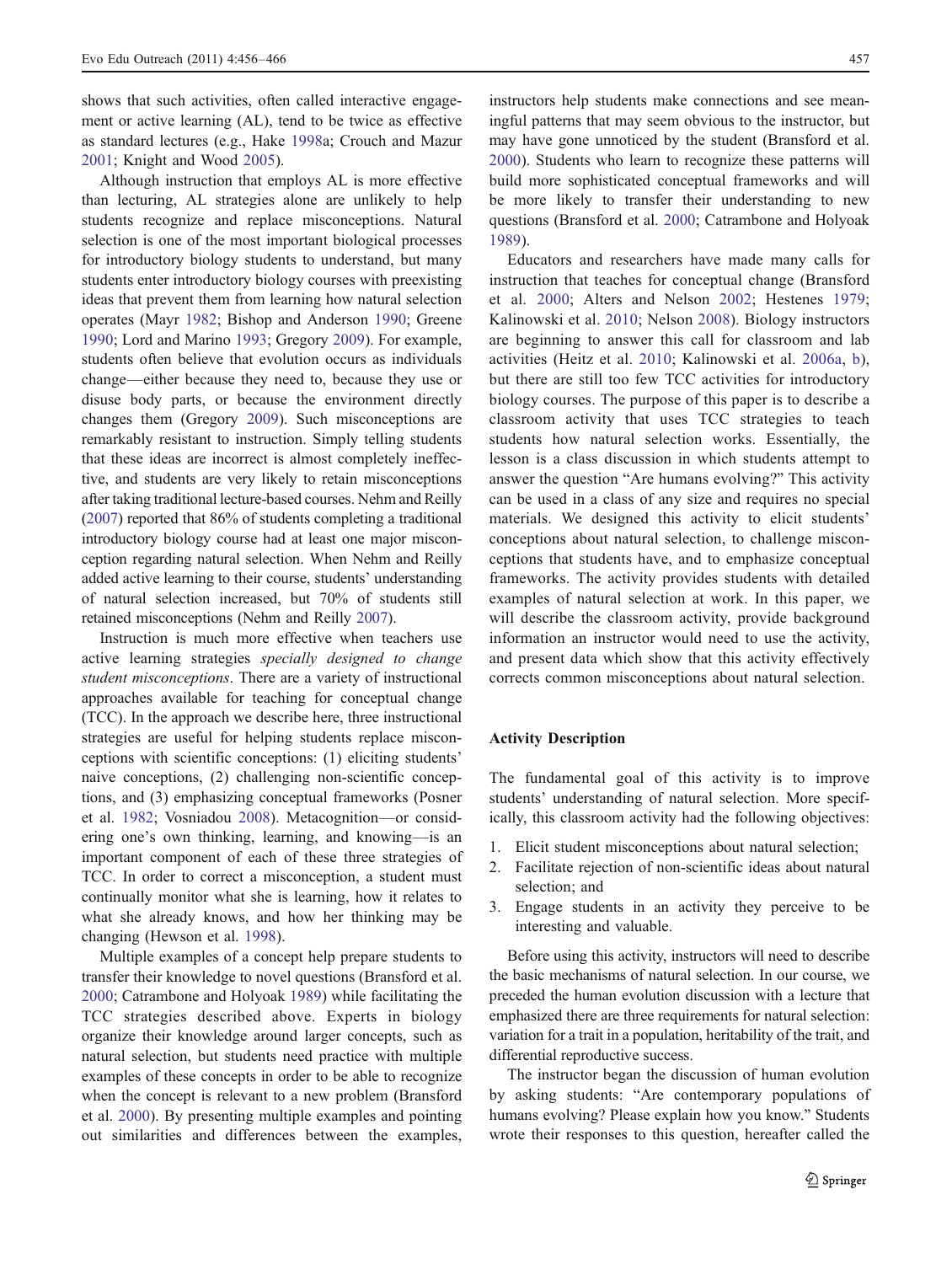| Category                                                 | Description of misconception                                                                                                            | Examples from students' answers                                                                                                                                                                                                                                                                |  |  |
|----------------------------------------------------------|-----------------------------------------------------------------------------------------------------------------------------------------|------------------------------------------------------------------------------------------------------------------------------------------------------------------------------------------------------------------------------------------------------------------------------------------------|--|--|
| Teleological/Intentionality                              | Student believes change happens as a<br>result of need or desire                                                                        | "Humans are evolving to be protected against new diseases. This<br>evolution is due more to choice than to natural selection."                                                                                                                                                                 |  |  |
|                                                          |                                                                                                                                         | "When the human population needs to evolve to change to its<br>surroundings, it will."                                                                                                                                                                                                         |  |  |
|                                                          |                                                                                                                                         | "I doubt that the earth will allow humans to become different species."                                                                                                                                                                                                                        |  |  |
| Principle of inertia                                     | Student believes selection has always<br>occurred and so will continue to occur                                                         | "Evolution is a process that will never stop, even in the human<br>species."                                                                                                                                                                                                                   |  |  |
|                                                          |                                                                                                                                         | "I believe humans are still evolving because there is no reason why<br>this process would have gone on for so long without stopping and<br>suddenly come to a halt."                                                                                                                           |  |  |
|                                                          |                                                                                                                                         | "If we accept the theory of evolution as an explanation for<br>historical data, we must assume that we will continue to evolve."                                                                                                                                                               |  |  |
| Use and disuse                                           | Student believes traits that are used are<br>retained and those that are not used<br>are lost                                           | "I think that the human head will increase in size because as a race,<br>humans are acquiring more and more knowledge."                                                                                                                                                                        |  |  |
|                                                          |                                                                                                                                         | "Some people are born without wisdom teeth because they are for<br>chewing much tougher things that have long since been lost in the<br>human diet."<br>"I think that the pinky-toe on our feet will get smaller and smaller<br>until it goes away because it doesn't seem to have a purpose." |  |  |
|                                                          |                                                                                                                                         |                                                                                                                                                                                                                                                                                                |  |  |
|                                                          |                                                                                                                                         | "More and more people are being born without an appendix.<br>Seeing as this is not useful to us, this makes sense,<br>and is evidence of evolution."                                                                                                                                           |  |  |
| Lack of selection/natural<br>selection as all or nothing | Student believes natural selection no<br>longer occurs in first world countries<br>OR that selection only happens when<br>organisms die | "Medicine has halted natural selection by enabling the defined<br>'weaker' of the species to live longer."                                                                                                                                                                                     |  |  |
|                                                          |                                                                                                                                         | "There is no differential fitness in the modern world for humans."                                                                                                                                                                                                                             |  |  |
|                                                          |                                                                                                                                         | "There isn't any sort of predator around that attacks and causes<br>the weak to die."                                                                                                                                                                                                          |  |  |
|                                                          |                                                                                                                                         | "There is nothing favoring the survival of only specific people."                                                                                                                                                                                                                              |  |  |
|                                                          |                                                                                                                                         | "Everyone can survive in our environment."                                                                                                                                                                                                                                                     |  |  |
| Uniform species                                          | Student believes all organisms in a<br>species are essentially alike                                                                    | "There is a significant amount of recorded human history, and<br>they don't seem that different from us."                                                                                                                                                                                      |  |  |
|                                                          |                                                                                                                                         | "I am no different from my mom and she isn't any different<br>from her mom."                                                                                                                                                                                                                   |  |  |
| Natural selection as                                     | Believes evolution equals speciation                                                                                                    | "No, because evolving equals change from one species to another."                                                                                                                                                                                                                              |  |  |
| speciation                                               |                                                                                                                                         | "I don't believe we will become a new species."                                                                                                                                                                                                                                                |  |  |

<span id="page-2-0"></span>Table 1 Common misconceptions and examples of students' answers

"Human Evolution Question," on index cards. Written responses are important because writing forces students to clarify their thoughts, and the index cards can be collected to provide the instructor with a glimpse of how students in the course are thinking about the question. After students finished writing their individual responses, the instructor asked them to discuss their answers in small groups in order to determine whether they could come to a group consensus. These peer discussions provide students with an opportunity to verbalize, clarify, and defend their ideas, and allow them to "try out" their ideas on peers before they present them to a larger audience. Small group discussions may lead to greater learning than classroom-wide discussions because students are more likely to participate when other students, instead of instructors, lead discussions (Philips and Powers [1979](#page-10-0)).

The instructor then solicited verbal answers from a wide range of students. He used a class list to randomly call on students and recorded their answers on a PowerPoint slide. This approach ensured that the answers obtained were representative of the class and helped prevent students from taking a passive role in the activity. Student answers to this question are predictable (Table 1, also see Gregory [2009](#page-10-0) for an extensive review of common misconceptions about natural selection). For example, students will argue that humans are evolving to "lose" their appendix, to have worse eyesight, to have less hair, to have larger brains, and to be fatter. In contrast, other students will report that human evolution has stopped because "there isn't any sort of predator around that attacks and causes the weak to die."

Next, the instructor proposed to work through the list of student ideas and began by pointing out that there was a wide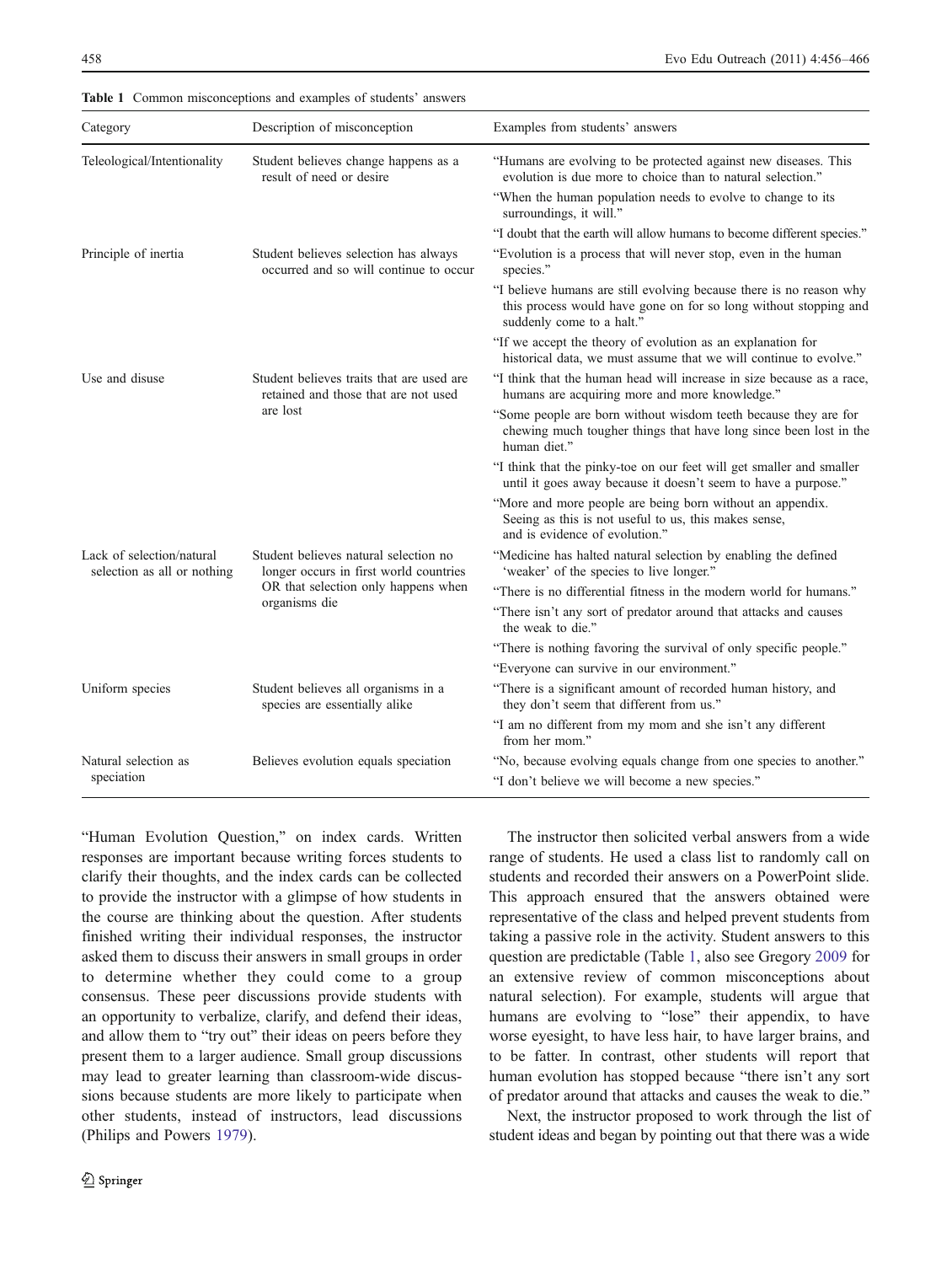<span id="page-3-0"></span>diversity of answers and that some of them contradicted each other. He asked students to apply the three requirements of natural selection to assess each idea. For example, students frequently propose that humans are evolving to have less hair (becoming more bald). The instructor would then ask the student to consider each requirement (i.e., Is there variation in baldness? Yes.; Is baldness heritable? Yes, at least for some types.; and Are bald men having more children than men with full heads of hair? Probably not.). We have found that structuring this discussion with the requirements for natural selection quickly dispels some student misconceptions, including the ideas that humans are evolving to be fatter, smarter, and balder. Unlike a misconception such as "individuals evolve" which has likely been built over a lifetime of personal experience with being able to "adapt" to new situations, these ideas are probably not created until we ask this specific question.

After the discussion of students' ideas—most of which relate to traits that are probably not evolving—the instructor discussed two traits that likely are favored by natural selection: HIV resistance and height. He began by presenting how HIV may be selecting for specific immune system genes. We suggest presenting the height example second because human height has been affected by both genetic and environmental factors, and students find this combination challenging. The next section of this paper provides instructors with the background information necessary to discuss how natural selection may be affecting HIV resistance and height (Table 2 details additional resources that can be found in the Electronic Supplementary Material, ESM).

At the end of the discussion of HIV resistance and human height, the instructor asked students to review and

Table 2 Supplemental material description

critique their original answers to the Human Evolution Question. On the same index card, he asked students to "Re-read your answer to the question (Are contemporary populations of humans evolving?) and evaluate your reasoning. Is there anything you said that was incorrect? Was there an important part of the answer you were missing?" Hereafter, we call this the "Revision Question." Asking students to examine how their ideas have changed encourages metacognition and promotes conceptual change. We knew from past years that our students can be reluctant to criticize their previous answers. To encourage them to think critically about their initial ideas (Hewson et al. [1998](#page-10-0)), the instructor provided students with five sample student answers and asked them to critique the answers in groups before he asked them to critique their own answers. Each group discussed one sample answer and then the class discussed what was correct and incorrect about each answer. Table [1](#page-2-0) provides examples of student answers that display common misconceptions; these examples can be used for this part of the activity. At the end of class, the instructor collected both the Human Evolution Question and the Revision Question and used them to gauge student learning in preparation for the next class period.

# Two Examples of Contemporary Human Evolution to Use in the Classroom

As we discussed above, it is important that instructors expose students to multiple examples of a concept (Catrambone and Holyoak [1989](#page-9-0)). This section of the paper (and the supplemental materials described in Table 2) provide the back-

| <b>Discussion tools</b>                                                                                                                                                                                                                                      | Goal of this item:                                                                                                                                                    |
|--------------------------------------------------------------------------------------------------------------------------------------------------------------------------------------------------------------------------------------------------------------|-----------------------------------------------------------------------------------------------------------------------------------------------------------------------|
| Sample student(s)-instructor dialogue                                                                                                                                                                                                                        | To show the pattern of logic we use to directly address student misconceptions                                                                                        |
| Relevant cartoon                                                                                                                                                                                                                                             | To provide a visual representation of a common student misconception (humorously)                                                                                     |
| <b>Example tools</b>                                                                                                                                                                                                                                         | Goal of this item:                                                                                                                                                    |
| CCR5 and HIV interaction diagram                                                                                                                                                                                                                             | To show students how the <i>CCR5</i> protein interacts with HIV on a cell surface                                                                                     |
| CCR5 DNA sequences                                                                                                                                                                                                                                           | To provide a concrete representation of variation in the population at the CCR5 locus                                                                                 |
| Table of allele frequencies<br>To show students how the frequency of the mutation varies around the world and provide<br>a basis for discussing how evolution is likely to change allele frequencies in parts<br>of the world differentially affected by HIV |                                                                                                                                                                       |
| Graph of human height change over the<br>last two centuries                                                                                                                                                                                                  | To provide a visual representation of the change in human height that students often<br>mention as evidence of evolution                                              |
| Details about height data                                                                                                                                                                                                                                    | To provide instructors with a large data set that can be used to create graphs and<br>address questions about human height                                            |
| Histogram of height                                                                                                                                                                                                                                          | To show students how height varies in the human population                                                                                                            |
| Heritability of height graph                                                                                                                                                                                                                                 | To provide a simple visual representation of the evidence that height is heritable by<br>comparing father and son height                                              |
| Map of chromosome sections associated<br>with human stature                                                                                                                                                                                                  | To show students how quantitative traits (traits controlled by multiple genes and the<br>interactions between those genes) can be the result of multiple DNA segments |
| Reproductive success and height graph                                                                                                                                                                                                                        | To show students evidence that height is associated reproductive success                                                                                              |
|                                                                                                                                                                                                                                                              |                                                                                                                                                                       |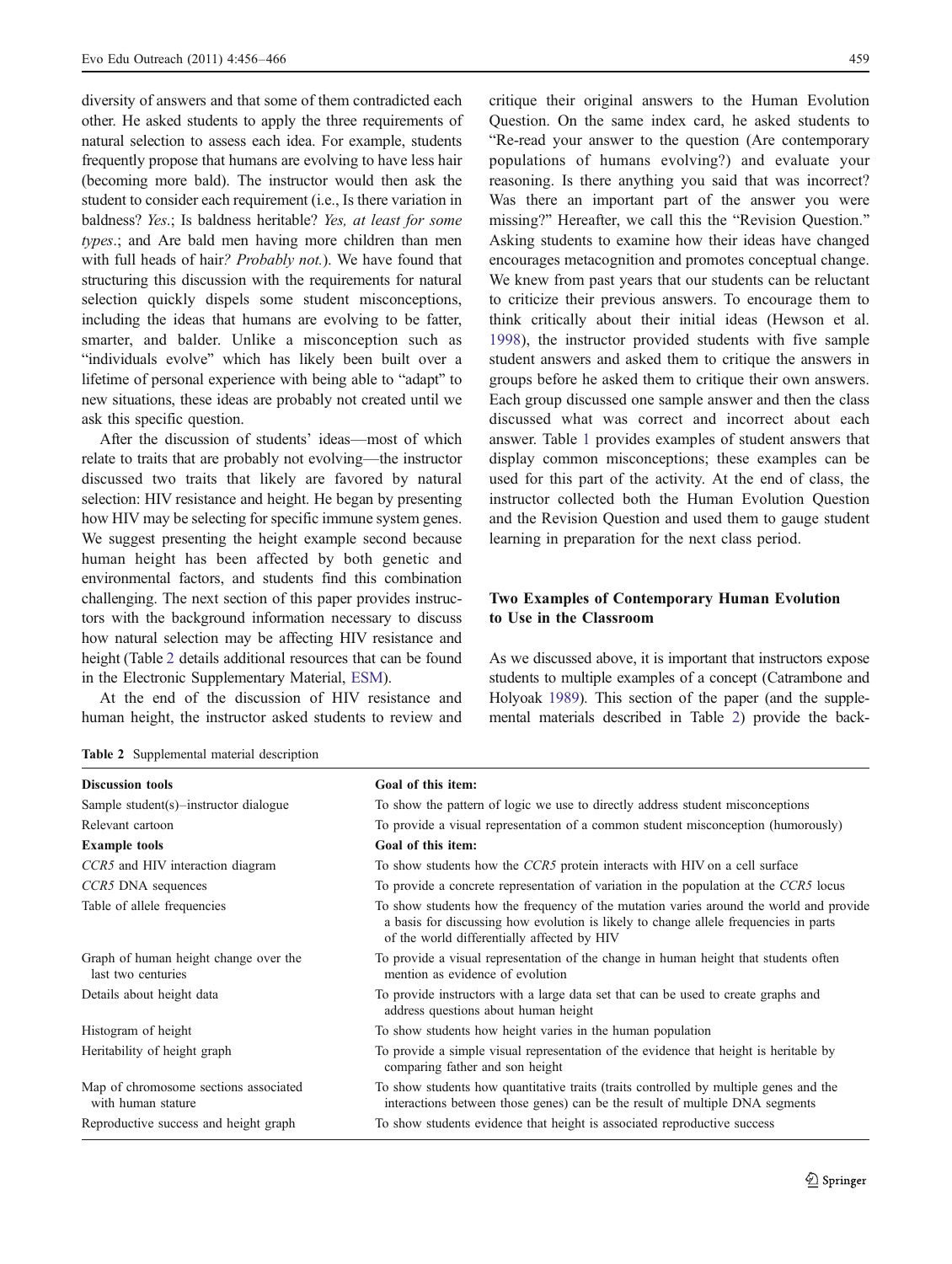ground information necessary to present these examples of human evolution to students, as well as numerous citations an instructor could use to find additional information.

## HIV Resistance and the CCR5 Locus

AIDS is a disease of the human immune system caused by the human immunodeficiency virus (HIV) that kills over 2 million people each year (Joint United Nations Programme on HIV/ AIDS [2009](#page-10-0)). Most people in the world are highly susceptible to HIV infection, but individuals who are homozygous for a rare allele at the CCR5 locus are essentially immune to the disease (Samson et al. [1996](#page-10-0)). Simply put, HIV enters a white blood cell by binding to the CCR5 protein. A rare resistant allele, called  $CCR5-\Delta 32$ , has a 32-base pair deletion in the DNA sequence of the CCR5 gene. This deletion causes a frame shift, creating a non-functional receptor and preventing HIV from infecting the cell (Samson et al. [1996\)](#page-10-0).

#### Is There Variation in the Population?

 $CCR5 - \Delta 32$  has a frequency of around 10% in many European countries and in Russia (Samson et al. [1996](#page-10-0); Stephens et al. [1998](#page-10-0)), but this mutated allele is essentially absent in Asia and Africa (Samson et al. [1996\)](#page-10-0). Students often believe that mutations occur because they are needed, and if that were true, the  $CCR5-\Delta 32$  mutation should be most common in Africa where HIV is more prevalent.

The reason why European populations have high frequencies of the  $CCR5-\Delta32$  allele is not well understood. Mathematical models suggest that a random drift of a neutral allele cannot explain the high frequency of  $CCR5-\Delta32$  in European populations (Stephens et al. [1998](#page-10-0)), meaning that selection was likely responsible. However, debate remains about what may have caused this selection pressure. Some researchers suggest that outbreaks of the bubonic plague, which killed 25–33% of Europeans about 650 years ago, are the most likely source of strong selective pressure for this mutation (Stephens et al. [1998](#page-10-0)). Other researchers argue that the plague would not have provided sufficient selective pressure to create the current frequency and distribution of the CCR5-Δ32 allele (Galvani and Slatkin [2003](#page-9-0)). Studies have also shown that the  $CCR5-\Delta 32$  allele does not confer resistance to the plague in mice (Mecsas et al. [2004](#page-10-0)). Instead, Galvani and Slatkin ([2003\)](#page-9-0) suggest it is more likely that the  $CCR5-\Delta 32$  allele conferred resistance to smallpox and was therefore strongly selected. Finally, one hypothesis proposes that selective pressure from outbreaks of both smallpox and hemorrhagic plague explains the current frequency and distribution of the mutated CCR5 allele (Duncan et al. [2005\)](#page-9-0).

#### Is This Trait Heritable?

The immunity conferred by  $CCR5-\Delta 32$  is inherited as a simple Mendelian trait, so it is heritable. We use this example to emphasize to students that the ability of organisms to survive and reproduce is influenced by genotypes present at a specific loci. This should help students connect natural selection with Mendelian genetics (two of the most important concepts in biology). We also show students the DNA sequence of CCR5 and CCR5-Δ32 alleles in order to provide a concrete example of how DNA sequences influence phenotypes (Kalinowski et al. [2010\)](#page-10-0). Later, we use  $CCR5 - \Delta 32$  allele frequencies as an example to illustrate Hardy–Weinberg proportions.

Does Having This Trait Affect the Ability of an Individual to Survive or Reproduce?

Two copies of  $CCR5-\Delta32$  (homozygosity) confer a high level of resistance to HIV infection (Samson et al. [1996\)](#page-10-0). Even one copy of  $CCR5-\Delta32$  provides protection from AIDS (Stewart et al. [1997](#page-10-0)), most likely by prolonging the transition from HIV infection to AIDS. As long as HIV affects an individual's reproductive success in the human population, there will be selection for the  $CCR5-\Delta 32$  allele. Globally, only 42% of individuals in need of treatment for AIDS are being treated (Joint United Nations Programme on HIV/AIDS [2009](#page-10-0)), suggesting that if  $CCR5-\Delta 32$  exists in a population, it will be selected for.

#### Human Height

Students frequently suggest that humans are evolving to be taller, and human height provides an ideal example to illustrate some of the complexities of natural selection. As students suspect, human height has increased substantially over the past three decades (Smith and Norris [2004;](#page-10-0) Freedman et al. [2000\)](#page-9-0). However, only some of that change in certain populations seems to be due to evolution rather than improved nutrition and medical care (Mueller and Mazur [2001](#page-10-0)).

#### Is There Variation Within the Population?

Human height is clearly variable, and a histogram shows human height has a "bell"-shaped distribution. We have provided height data collected by Karl Pearson (Table [2](#page-3-0)) to illustrate this point, but a similar figure could be made from students' heights. Pearson's data are from the early twentieth century, and as many students will note, people in most countries are taller now. Average adult height has increased about one inch between 1960 and 2002 (Ogden et al. [2004](#page-10-0)).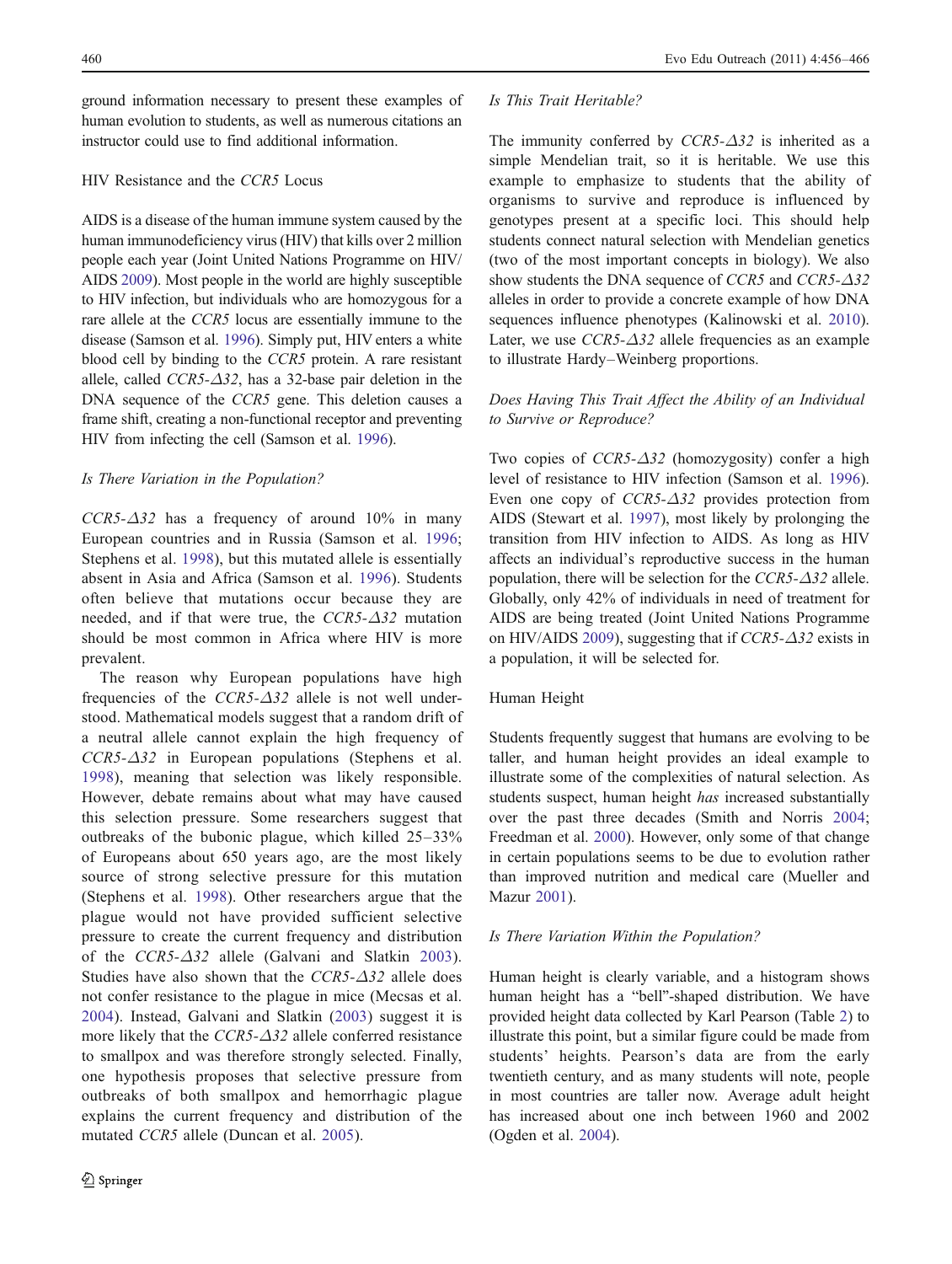#### Is Height Heritable?

Human height is highly heritable, and in fact, the first studies of heritability examined human height. Sir Francis Galton started this work and his younger colleague, Karl Pearson, developed the statistical method of correlation to analyze father–son height data. Current studies estimate heritability of height in humans to be 0.8, meaning that about 80% of the variation in height within populations is due to genetics (Visscher [2008\)](#page-10-0).

Height is a quantitative trait, which means that it is controlled by many genes of small effect. At least 20 genes have been found that contribute 0.2–0.6 cm to height per allele (Weedon et al. [2007,](#page-10-0) [2008\)](#page-10-0). These genes explain only about 3% of the variation in human height (Weedon et al. [2008\)](#page-10-0), which suggests that many more genes of small effect will be found.

Twin studies are an interesting method of understanding heritability. Studies show that after birth, monozygotic (identical) twins grow to be more similar in height than dizygotic (fraternal) twins. Monozygotic twins reared apart are more different in stature than monozygotic twins reared together, but are still more similar than dizygotic twins who grew up together (Chambers et al. [2001\)](#page-9-0). In dizygotic twins aged 14–36 months, 61–82% of variation in height can be attributed to genes (Chambers et al. [2001](#page-9-0)).

## Does Being Taller (or Shorter) Affect an Individual's Ability to Survive or Reproduce?

Several studies have shown a positive relationship between height and reproductive success—in particular for men. For example, height was positively related to number of children in a sample of Polish men (after controlling for other factors that affected height in this sample, such as locality of residence; Pawlowski et al. [2000\)](#page-10-0). A study of West Point Cadets (class of 1950) also showed that taller men had more children (Mueller and Mazur [2001](#page-10-0)). This study did not control for potential environmental differences, but used a highly homogeneous sample—mostly middle-class men of European descent who came from rural backgrounds and had parents who had at least a high school degree. Finally, a study of British men born in 1958 found that taller men were less likely to be childless than shorter men, and men who were taller than average were more likely to find a long-term partner and to have several long-term partners (Nettle [2002b\)](#page-10-0). This study controlled for socioeconomic status and serious health problems. Together, this research suggests that—in some populations—men are evolving to be taller, but it is likely that in other populations, male height is not evolving; selection could even be moving height in the other direction.

Selection for taller men is likely due to sexual selection, meaning that the increase in reproductive success is mediated by opportunities to mate. Women frequently prefer taller men for dates, sexual partners, or husbands (Buss and Schmitt [1993](#page-9-0); Ellis [1992](#page-9-0); De Backer et al. [2008\)](#page-9-0). For example, a study of personal ads showed that 80% of women advertised for men six feet or taller, even though the average American male is five feet nine inches. Interestingly, studies of reproductive success do not show that taller men have more children within any single marriage, but instead are more likely to remarry and have a second family (Mueller and Mazur [2001\)](#page-10-0).

Female preference for tall men is not likely to lead to unconstrained directional selection. Extremely tall men (those in the top decile) are slightly more likely to be childless. They are also more likely to have a workimpairing, long-standing illness, and they have a slightly higher mortality (Nettle [2002b](#page-10-0)). Additionally, mating partners who are more similar in height are more likely to have non-induced labor and have higher numbers of liveborn children (Nettle [2002a](#page-10-0), [b\)](#page-10-0).

The relationship between a woman's height and fitness is more complicated. In developed countries such as America and England, the average woman is five feet four inches. In these countries, shorter women have the highest reproductive success and are least likely to be childless (Nettle [2002a](#page-10-0)). In contrast, in less developed countries such as Guatemala and Gambia, a woman's height is positively related to reproductive success. In these countries, tall women are more likely to have healthier children (Sear et al. [2004](#page-10-0); Pollet and Nettle [2008\)](#page-10-0). In all studies, the effect of height on reproductive success of women is less drastic than in men.

## What Else Affects Human Height?

As students are likely to note, human height is strongly affected by nutrition and health care as well as by genes. Because of this, the average height and weight of children is often used to monitor the health of populations worldwide. For example, several studies have shown that North Koreans are shorter than South Koreans (see Schwekendiek and Pak [2009](#page-10-0) for a metaanalysis), and researchers attribute these differences to nutrition. Similarly, height increased in the Japanese population in the generation born after World War II (Ali et al. [2000\)](#page-9-0). Height also tends to vary by socioeconomic status within countries; children from more well-off families are taller than children from poorer families (even in developed countries like the U.S.; Eveleth and Tanner [1990\)](#page-9-0). Both nutrition and childhood illness are oft-cited sources of growth limitations. These two forces can form a positive feedback loop. Infections cause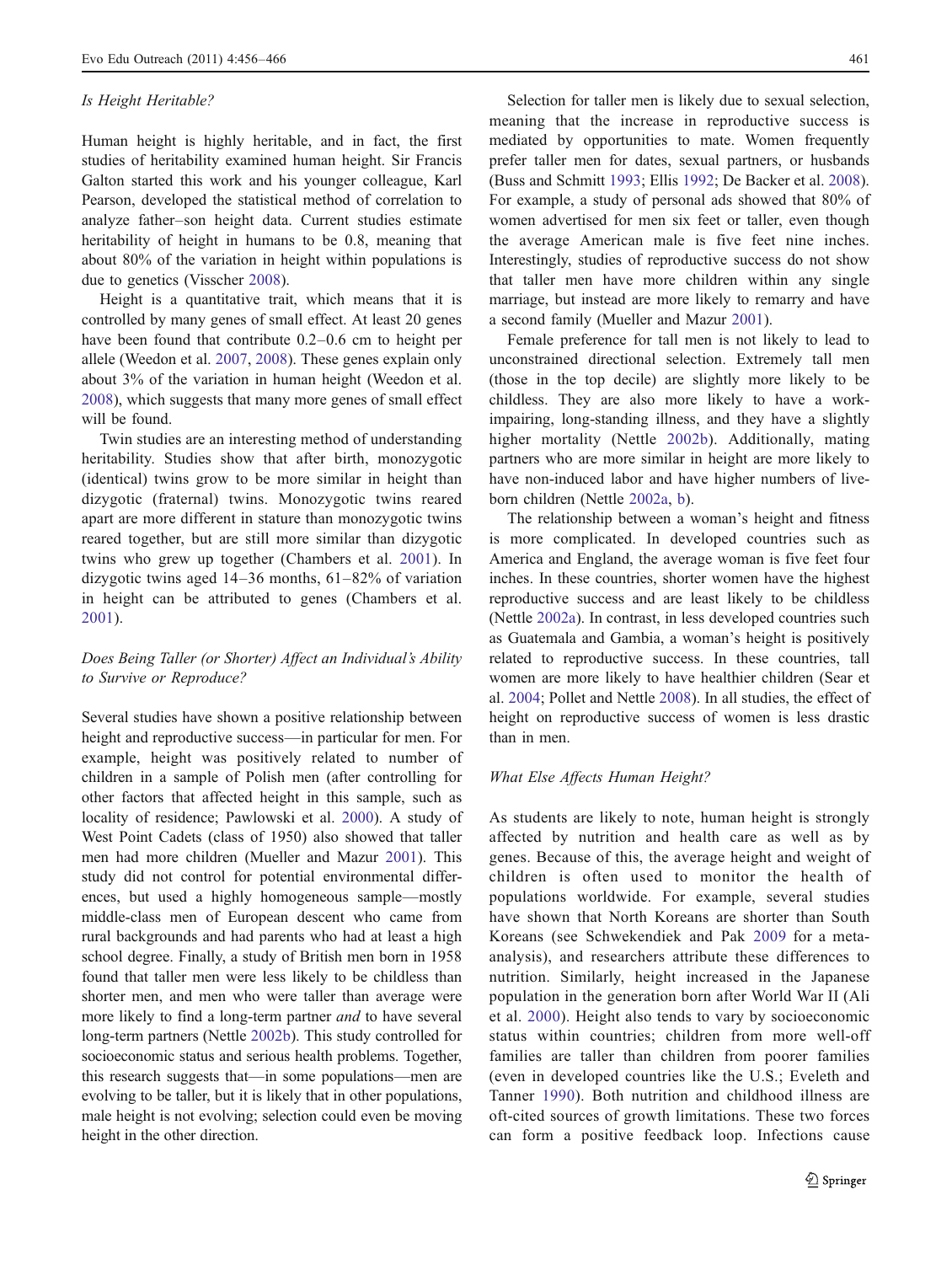nutritional status to deteriorate, and malnourished children are more susceptible to illness (Eveleth and Tanner [1990\)](#page-9-0).

In summary, height is highly heritable in ideal conditions, but the effects of childhood illness and malnutrition can have large and lasting effects on overall height. This point is both important and challenging for many students. Understandably, they have a hard time imagining the mechanisms through which genes could have some effect but not complete control, and instead often consider a trait a result of either nature or nurture, but not both.

## Assessment of Activity Goals

We assessed the effectiveness of the human evolution activity described above in an introductory biology course on ecology and evolution. The first half of this course dealt with evolution and was taught by one of us (STK). The course had 58 students and met for lecture three times per week for 50 minutes and three hours once a week for a laboratory (e.g., Kalinowski et al. [2006a,](#page-10-0) [b](#page-10-0)). Most students in this course reported planning to pursue a career in medicine (e.g., physician, pharmacist, physician's assistant). In this section of this paper, we present assessments of how well the human evolution paper met its three goals: (1) to elicit misconceptions, (2) to facilitate the rejection of misconceptions, and (3) to engage students in an activity they found interesting and educationally useful.

Goal 1—To Elicit Student Misconceptions About Natural Selection

We reviewed students' initial responses to the Human Evolution Question and categorized all answers as either: "definitely containing a misconception," "probably containing a misconception," and "not containing a misconception." While scoring answers, we defined a misconception as an idea that: (1) is inconsistent with a scientific understanding of natural selection, (2) represents a misunderstanding of one of the major aspects of natural selection, and (3) is commonly held. This meant that we did not necessarily score factually incorrect ideas as misconceptions. Two raters independently coded all students' responses, and disagreements were resolved through discussion.

Table [1](#page-2-0) displays the variety of misconceptions elicited by this activity. Forty-four percent of our students' answers to the Human Evolution Question definitely exhibited a misconception, and another 10% of their answers suggested they held misconceptions, but the response was too incomplete or unclear to easily classify as a specific misconception.

Goal 2—To Facilitate Rejection of Non-scientific Ideas About Natural Selection

We measured student rejection of misconceptions using three different tools. First, we compared the misconceptions displayed in the initial Human Evolution Question (categorized as stated above) to misconceptions displayed on the Revision Question. For the Revision Question, we measured whether students rejected misconceptions by categorizing their answer as showing signs of "no improvement," "partial improvement," or "complete improvement." Two raters independently coded all students' responses, and disagreements were resolved through discussion.

Twenty-seven (54%) of our students began this activity with misconceptions (i.e., gave responses scored as either "definitely" or "probably" containing a misconception). By the end of this discussion, 78%  $(n=21)$  of these students had at least partially improved their answers on the Revision Question. Eleven students had completely improved their answers by correcting all misconceptions and ten students partially improved their answers by correcting misconceptions. In total, 68% of our students provided an initial or revised answer that contained no misconceptions and another 20% revised their answers to partially correct misconceptions. Only 12% of students ended this activity unable to at least partially correct misconceptions they had about natural selection.

Next, we used the ten-question version of the Conceptual Inventory of Natural Selection, called the CINS-II Short Form (CINS-II; Anderson et al. [2002](#page-9-0); Anderson [2003](#page-9-0); Fisher K, Williams K, Lineback J, Anderson D. Conceptual Inventory of Natural Selection II—Short-Form, 2011, unpublished) to measure student learning gains. Each distractor on the multiple-choice CINS-II questions represents a common student misconception about natural selection. We used the CINS-II because we wanted to see whether the activity described in this paper contributed to an improved understanding of natural selection, not just human evolution. We pre-tested students on the first day of the class and post-tested at the end of the eight-week evolution section of the course. The pretest/posttest design measured learning over a period that included more activities than the discussion presented here. However, the human evolution activity served as the major lesson on natural selection, so we expect that it contributed significantly to student learning gains. We compared the percentage of students who displayed misconceptions on the pretest and posttest of the CINS-II. We used a paired-samples  $t$  test (one-tailed) to test the null hypothesis that the difference between posttest and pretest scores was zero and then calculated an effect size using Cohen's d. We corrected the pooled standard deviation used to calculate d for the correlation between measures (Dunlap et al. [1996\)](#page-9-0).

Forty-six students (79%) completed both the pretest and posttest CINS-II. They scored significantly better on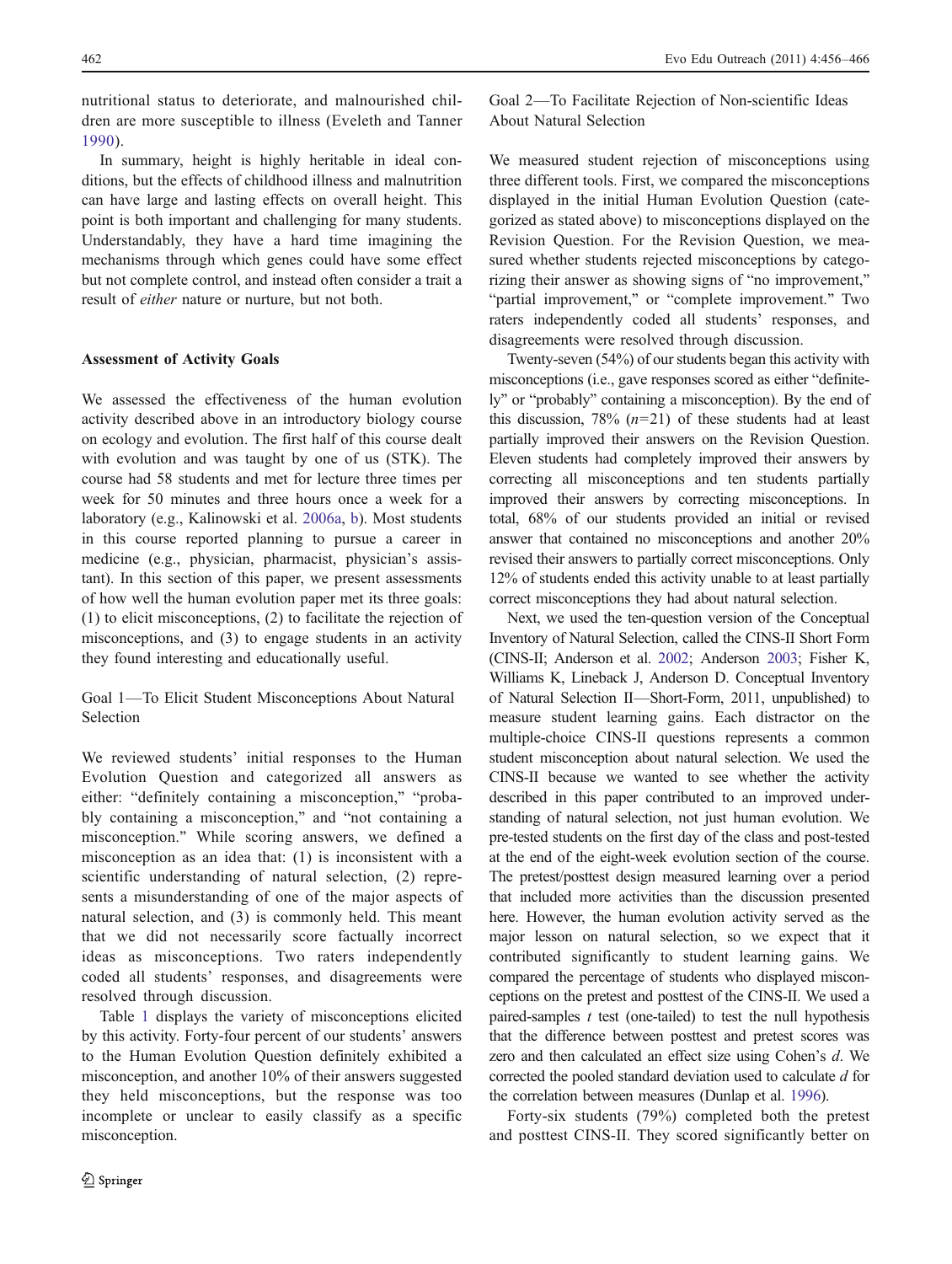|  | Table 3 Concepts learned during this activity, as reported by students |  |  |  |  |  |  |  |  |
|--|------------------------------------------------------------------------|--|--|--|--|--|--|--|--|
|--|------------------------------------------------------------------------|--|--|--|--|--|--|--|--|

| Concept learned                                                                               | No. of students |
|-----------------------------------------------------------------------------------------------|-----------------|
| Reproductive success (not just survival) needs to be considered when we think about selection |                 |
| Individuals do not evolve or change their own genes                                           | Q               |
| Evolution is a continuous process                                                             |                 |
| The environment doesn't directly change DNA sequences                                         |                 |
| The environment doesn't directly cause evolution                                              |                 |
| Evolution takes place over a long time period, not one generation                             |                 |
| Other students have many different ideas about evolution                                      |                 |
|                                                                                               |                 |

the ten-question CINS-II after instruction (mean=8.83, SD=1.42) than before instruction (mean=6.57, SD=2.08;  $t(45)=6.86$ ,  $p<0.0001$ , one-tailed with  $\alpha=0.025$ ), meaning that they displayed fewer misconceptions and instead selected scientifically accepted answers. This corresponds to an effect size of Cohen's  $d=1.48$  with a 95% confidence interval from 1.07 to 2.08. This indicates that the class average increased by almost 1.5 standard deviations, which is considered a large positive effect.

For our third measure of how students' misconceptions changed during this activity, students filled out an evaluation of the discussion described in this paper during the class period after this activity. We asked students two openended questions, including what they thought the instructor hoped they learned from the activity and what they felt was the most important thing they learned from the activity. In response to these questions, students commonly wrote down the non-scientific conceptions they had rejected during this activity. Most often, students reported that they had learned that populations, rather than individuals, evolve. Table 3 provides descriptions of the concepts students reported learning and the number of students who named these concepts. Interestingly, some of the concepts reported by multiple students were not a main focus of the lesson, but are valuable lessons for how evolution proceeds (e.g., evolution takes place over a long time rather than in one generation). In 70%  $(n=35)$  of student responses to these questions, students reiterated the importance of using the three requirements (i.e., variation, heritability, selection) for natural selection to determine whether a trait is evolving, suggesting that the activity successfully emphasized the importance of considering these requirements.

Goal 3—To Engage Students in an Activity They Found to be Interesting and Valuable

Some instructors have experienced student resistance when they change from lecturing to more interactive classes that include activities like the one described in this paper (Hestenes [1979\)](#page-10-0), so on the evaluation mentioned above, we asked students to provide their opinions about this activity. The evaluations were anonymous and voluntary, and 93%  $(n=54)$  of our class completed the evaluations. We asked students to indicate on a six-point Likert scale (strongly disagree, somewhat disagree, slightly disagree, slightly agree, somewhat agree, and strongly agree) how well the activity held their interest and better helped them understand evolution. We also asked students to use the same scale to provide their opinions about specific parts of this classroom exercise, including how helpful they found writing and reexamining their answers and discussing answers with classmates.

When asked if the activity held their interest, 94.4% agreed and 88.9% agreed that the activity was intellectually challenging (Table 4). Overall, students responded positively to writing and reexamining their answers and discussing questions with classmates (Table 4).

## Discussion

Over 75% of the students in our course who initially displayed misconceptions regarding natural selection recognized and began to change their misconceptions after two hours dedicated to this activity. We could never have achieved this magnitude of learning gains with traditional

Table 4 Student opinions about the human evolution activity

<sup>a</sup> Answers include "slightly agree," "somewhat agree," and "strongly agree"

<sup>b</sup> Answers include "slightly disagree," "somewhat disagree," and "strongly disagree"

| Statement                                                          | $%$ Agreed <sup>a</sup> | $%$ Disagreed <sup>b</sup> |
|--------------------------------------------------------------------|-------------------------|----------------------------|
| This activity held my interest                                     | 94.4                    | 5.6                        |
| This activity challenged me intellectually                         | 88.9                    | 11.1                       |
| This activity helped me better understand evolution                | 98.1                    | 1.9                        |
| Writing down my answers and reexamining them later helped me learn | 88.7                    | 11.13                      |
| Discussing the questions with my classmates helped me learn        | 87.0                    | 13.0                       |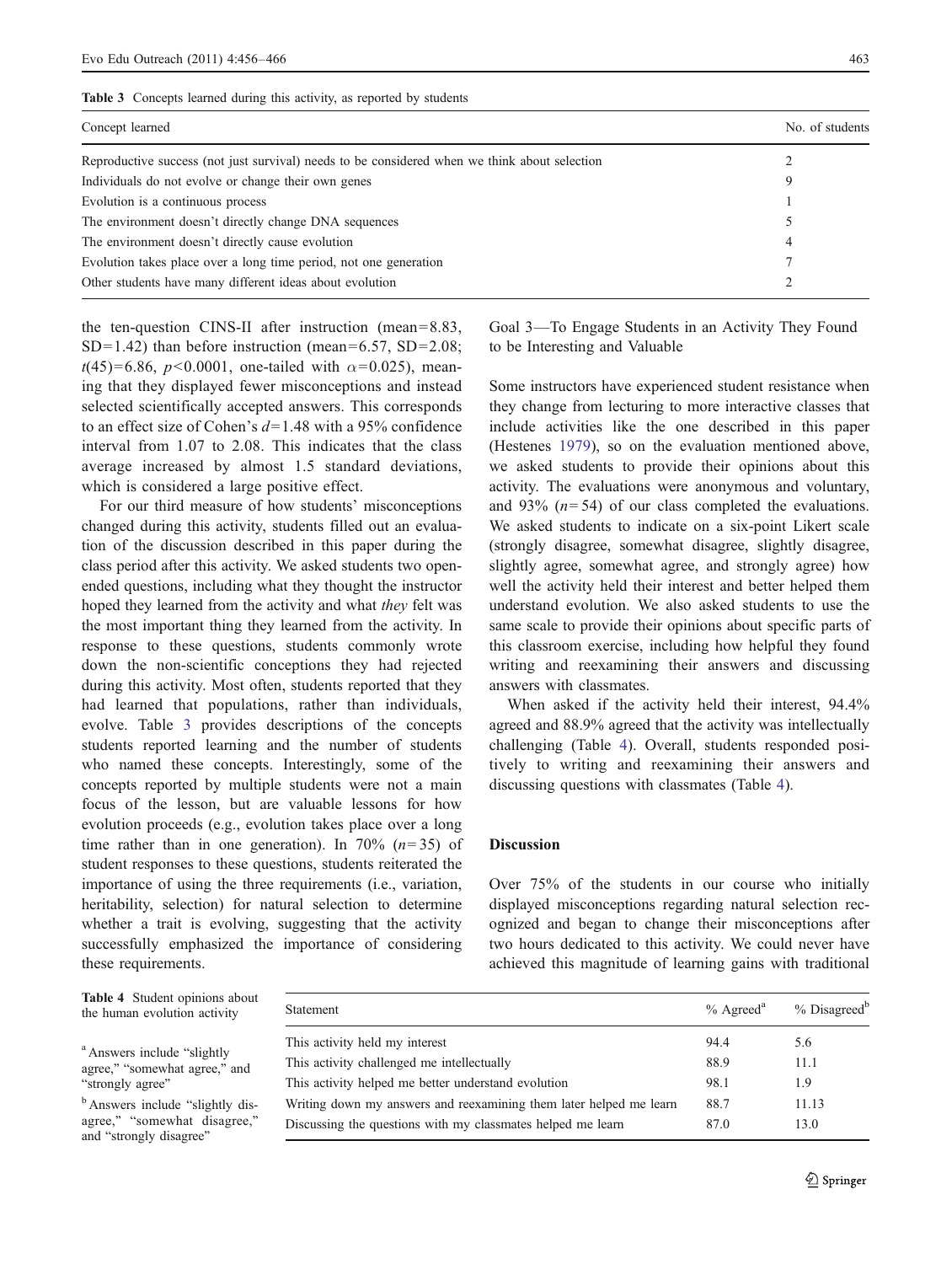lecture methods. Regrettably, recent research has shown that it is not unusual for introductory science courses to produce negligible student learning gains (Hake [1998](#page-10-0)a; Andrews et al. [2010](#page-9-0)). Natural selection is particularly challenging to learn, and some studies show that targeted instruction produces only modest changes in students' conceptions (Bishop and Anderson [1990;](#page-9-0) Nehm and Reilly [2007\)](#page-10-0). Our students' learning gains compare favorably with other studies that have tested AL and TCC strategies to teach natural selection (Bishop and Anderson [1990;](#page-9-0) Nehm and Reilly [2007](#page-10-0); Jensen and Finley [1996,](#page-10-0) [1997](#page-10-0)), and this activity would be relatively easy for an instructor to incorporate into his or her course.

We were interested in how well our students retained what they had learned during this activity, so we included the Human Evolution Question on the final exam, which students took 12 weeks after this activity (8 of those 12 weeks were dedicated to teaching ecology). Only 4% of our students displayed misconceptions on the final exam version of the Human Evolution Question (96% of students who participated in this activity also took the final exam). This is a marked improvement from their answers to the Revision Question (where 32% of student answers failed to completely correct misconceptions). Because this retesting took place three months after the activity, we suspect that rather than simply retaining this information, students continued to build their understanding of natural selection (and thereby their ability to answer this question without displaying misconceptions) in the four additional weeks dedicated to evolution. Throughout the evolution section of this course, we consistently embedded AL and TCC strategies into our instruction, and our results suggest that these methods effectively produce learning gains in undergraduate introductory biology students. In agreement with learning research (Bransford et al. [2000](#page-9-0)), it also suggests that a holistic and scientifically accepted understanding of natural selection is not built during a single class activity. Rather, these complex conceptual frameworks are built over time as students are forced to question their ideas, incorporate new ideas, and apply these newly integrated ideas (Posner et al. [1982\)](#page-10-0).

As with any classroom activity, instructors will need to carefully incorporate a discussion of contemporary human evolution into their courses. In a previous implementation of this activity, we did not give students enough practice with natural selection before this activity; as a result, the question was too difficult and students became frustrated. To answer the Human Evolution Question, students will need to be able to recall the requirements for natural selection and to apply them to humans. In our course, we used the class period before this activity to illustrate these requirements with examples of selection at work. Specifically, students discussed dog breeding (i.e., artificial selection), selection for coat color in old field mice (see Kalinowski et al. [2010\)](#page-10-0), and neck length in giraffes. Students' misconceptions regarding natural selection are frequently so persistent that students may be unprepared for the human evolution question unless instructors have previously addressed common student misconceptions regarding inheritance. For example, we used the discussion of dog breeding (see the "elaborated example" in Kalinowski et al. [2010](#page-10-0)) to illustrate to students that evolution does not proceed via the inheritance of acquired traits.

Our human evolution discussion was designed to teach students how natural selection operates. This emphasis does not minimize the importance of other causes of evolution (e.g., mutation, genetic drift, gene flow). Before this exercise, we introduce natural selection as one process that causes evolution, and we talk in detail about genetic mutation as a source of variation, but we do not cover other evolutionary processes until after our students understand natural selection. As the class proceeds, we return to the examples in this exercise as we teach gene flow and genetic drift.

Beyond content, the format of this activity (e.g., small group discussions, classroom-wide discussions) may be foreign to students and thus slightly intimidating. First, students accustomed to passively sitting in class may be reluctant to participate in class discussions because they are afraid of providing an incorrect answer. Second, students in the habit of acting as receivers and recorders of facts during class may be uncomfortable allowing for uncertainty while discussing a question. We encourage the incorporation of AL and TCC methods before the human evolution discussion to familiarize students with a more interactive classroom environment.

Formative assessment will be invaluable for incorporating a discussion of human evolution into an introductory biology course. In order to challenge and change students' ideas, it is imperative that an instructor know what his or her students are thinking. To do this, instructors will need to obtain responses from a broad sample of the class. This is important because if only a few students answer the question, their answers may be insufficient to capture the range of misconceptions present in the classroom. This is why we have all students write down an answer and why we randomly call on numerous students. Standardized tests, such as the CINS-II (Anderson et al. [2002;](#page-9-0) Anderson [2003;](#page-9-0) Fisher et al., unpublished), are also useful for assessment. As we developed this activity over the course of three years, and tested student learning, we were sometimes surprised to learn that our personal assessment of the effectiveness of a discussion was highly inaccurate. We cannot stress enough the importance of knowing students' initial ideas and assessing learning throughout a course;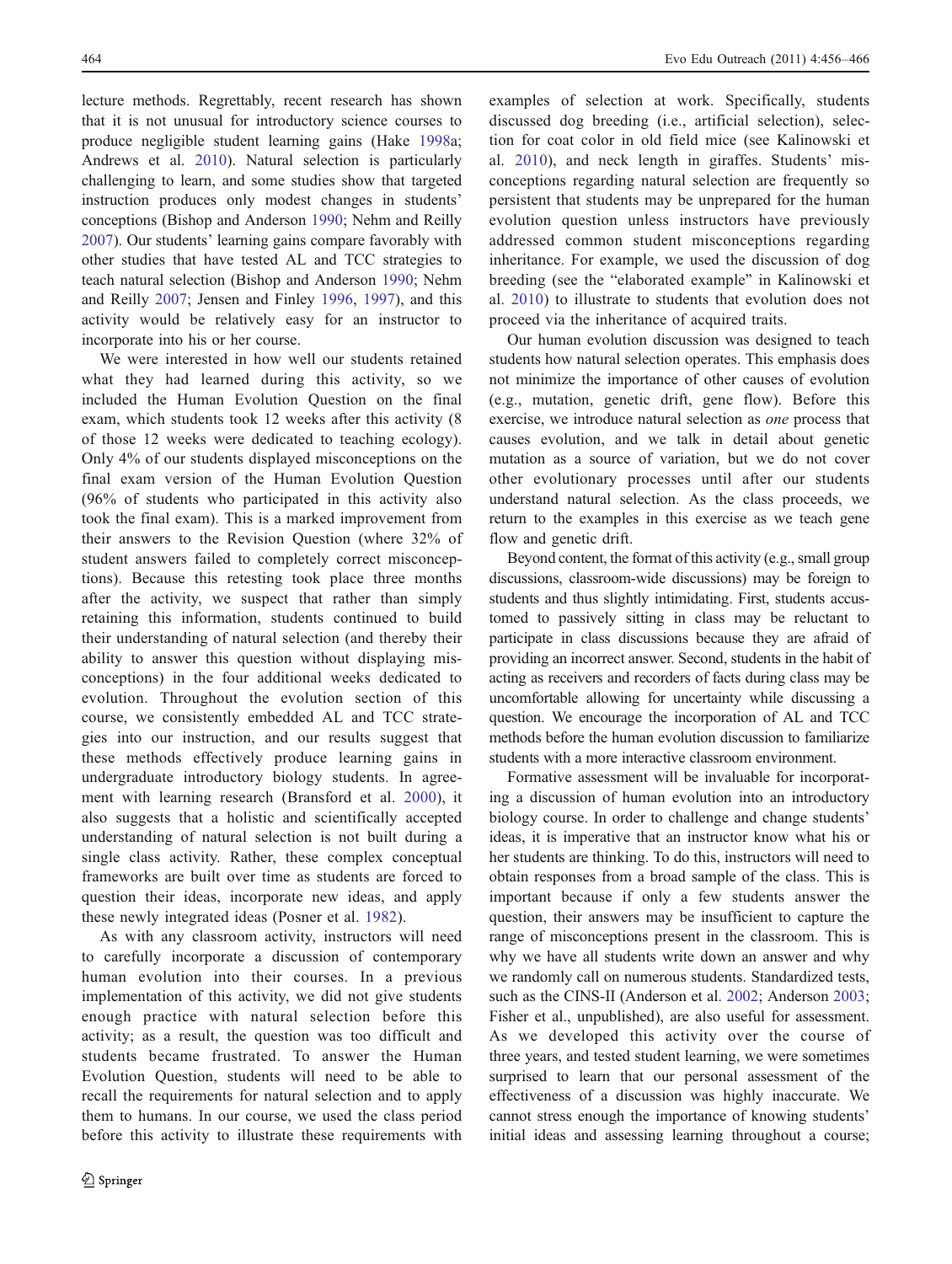<span id="page-9-0"></span>without this testing, an instructor cannot know if he or she has successfully taught the students anything.

Alternative hypotheses to explain our students' significant learning gains include an exceptional instructor, exceptional students, or simply an exceptional amount of time in preparation for teaching. We do not believe any of these hypotheses adequately explain why this activity produced impressive learning gains (and misconception rejection). First, our initial implementation of this activity did not produce the sort of learning gains we eventually produced, suggesting that our instruction was not exceptional, but merely practiced. The suggestions for implementation in this section are the lessons we learned. Most students in our course plan to pursue careers in medicine. These aspirations may correspond to increased motivation to succeed, increased past success with school, and higher than average standardized test scores, but also less positive traits such as a highly competitive attitude that hinders cooperative group work and a fear of new classroom methods that they perceive as likely to interfere with their proven ability to succeed in traditional classrooms. We acknowledge that these differences may contribute to the learning gains we found, but other studies have found AL and TCC methods more effective than traditional methods in science classes with nonmajors and majors from a broader range of science disciplines than our sample (e.g., Hake [1998a](#page-10-0); Bonwell and Eison 1991; Crouch and Mazur 2001; Bishop and Anderson 1990; Jensen and Finley [1996](#page-10-0)), suggesting that these methods produce learning gains for a wide range of students. Finally, though we have obviously dedicated a substantial amount of time to refining this activity, we also know that instructors who use only lecture methods often devote equal amounts of time to class preparation. Time and dedication alone do not produce significant learning gains.

As we continue to incorporate AL and TCC methods into our course, we envision a course where most of the learning takes place in activities that use TCC and AL strategies, particularly when covering topics about which students hold many misconceptions. As studies showing the inadequacy of using only lectures continue to accumulate, we believe it is ethically questionable and scientifically irresponsible to continue using predominantly lectures to teach college science. This activity is one step toward a course based on research on the effectiveness of teaching methods and, we hope, a step toward a reformed paradigm of how we teach college biology.

Acknowledgments Students in the spring 2008 and spring 2009 section of Ecology and Evolution graciously participated in this study and provided feedback. Support for this study was provided by NSF-CCLI 0942109. Several authors and artists generously allowed us to use or to direct readers to their work in the ESM. Two anonymous reviewers also provided useful comments on previous drafts of this manuscript.

#### References

- Ali MA, Uetake T, Ohtsuki F. Secular changes in relative leg length in postwar Japan. American Journal of Human Biology. 2000;12:405–16.
- Alters BJ, Nelson CE. Perspective: teaching evolution in higher education. Evolution. 2002;56:1891–901.
- Anderson DL. Natural selection theory in non-majors biology: instruction, assessment, and conceptual difficulty. PhD dissertation, University of California, San Diego and San Diego State University, San Diego, CA, 2003.
- Anderson DL, Fisher KM, Norman GJ. Development and evaluation of the conceptual inventory of natural science. Journal of Research in Science Teaching. 2002;39:952–78.
- Andrews TM, Kalinowski ST, Leonard ML, Colgrove CA. [Learning natural selection in college biology courses: The relationship between teaching methods and learning gains]. Unpublished raw data, 2010.
- Bishop B, Anderson C. Student conceptions of natural selection and its role in evolution. Journal of Research in Science Teaching. 1990;27:415–27.
- Bonwell CC, Eison JA. Active learning: creating excitement in the classroom. ASHE-ERIC Higher Education Report No. 1, The George Washington University, School of Education and Human Development, Washington, DC, 1991.
- Bransford JD, Brown AL, Cocking RR, editors. How people learn: brain, mind, experience, and school. Washington: National Academy Press; 2000.
- Buss DM, Schmitt D. Sexual strategies theory: an evolutionary perspective on human mating. Psychological Review. 1993;100:204–32.
- Catrambone R, Holyoak KJ. Overcoming contextual limitations on problem-solving transfer. Journal of Experimental Psychology: Learning, Memory, and Cognition. 1989;15:1147–56.
- Chambers ML, Hewitt JK, Schmitz S, Corley RP, Fulker DW. Height, weight, and bodymass index. In: Emde RN, Hewitt JK, editors. Infancy to early childhood: genetic and environmental influences on developmental change. New York: Oxford University Press; 2001. p. 292–306.
- Crouch CH, Mazur E. Instruction: ten years of experience and results. American Journal of Physics. 2001;69:970–6.
- De Backer C, Braeckman J, Farinpour L. Mating intelligence in personal ads. In: Geher G, Miller G, editors. Mating intelligence: sex, relationships, and mind's reproductive system. New York: Taylor & Francis Group; 2008. p. 77–101.
- Duncan SR, Scott S, Duncan CJ. Reappraisal of the historical selective pressures for the CCR5-Δ32 mutation. Journal of Medical Genetics. 2005;42:508.
- Dunlap WP, Cortina JM, Vaslow JB, Burke MJ. Meta-analysis of experiments with matched groups or repeated measures designs. Psychological Methods. 1996;1:170–7.
- Ellis B. The evolution of sexual attraction: evaluation mechanisms in women. In: Barkow J, Cosmides L, Tooby J, editors. The adapted mind: evolutionary psychology and the generation of culture. New York: Oxford University Press; 1992. p. 267–88.
- Eveleth PB, Tanner JM. Worldwide variation in human growth. New York: Cambridge University Press; 1990.
- Freedman DS, Khan LK, Serdule MK, Srinivasan SR, Berenson GS. Secular trends in height among children during 2 decades. Archives of Pediatric & Adolescent Medicine. 2000;154:155–61.
- Galvani AP, Slatkin M. Evaluating plague and small pox as historical selective pressures for the  $CCR5-\Delta 32$  HIV-resistance